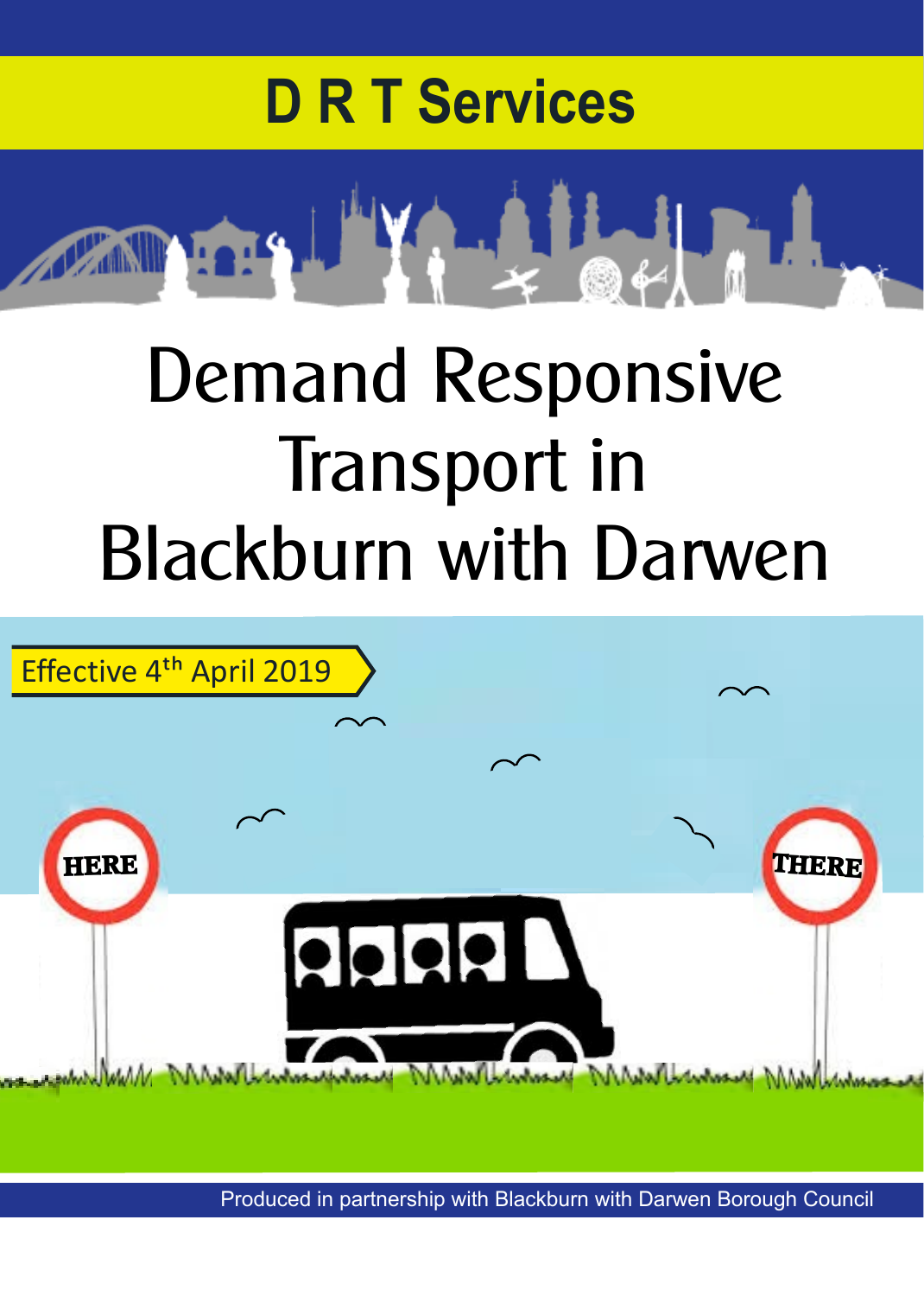Would you like to Do you need to Do you have a **Community** get to local disability and are Do you feel get somewhere activities, shops at a time when unable to use **Transport is** isolated? and services? public transport? public transport for YOU! isn't available?

We understand the worry and stress caused when people lose a bus service, be it a link to the shops, the hospital or to see friends.

Blackburn with Darwen Borough Council has been working closely with small local operators who offer specialised door to door services for those who…

- Are struggling to get out and about.
- Find it too far to walk to the nearest bus service.
- Find their shopping too heavy to carry home.
- Need to attend hospital appointments or visiting.

A list of operators who offer this service is listed overleaf.

For more information on these services, days of operation and fares, please contact the relevant operator in terms of your specific requirements and needs.

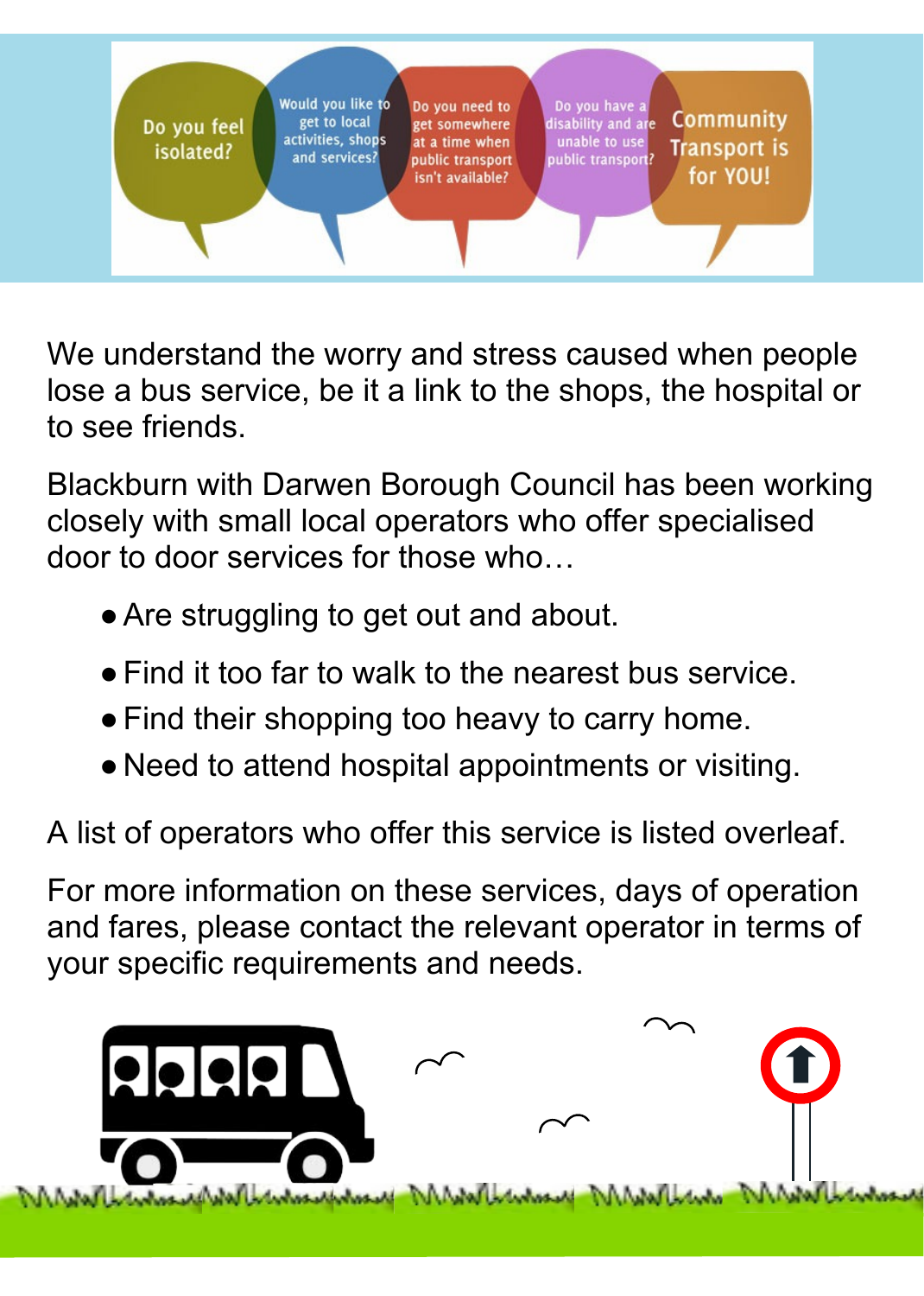## **DIAL-A-RIDE**



**Tel: 01254 200333 / 01254 200088** Blackburn & Darwen Community Transport Ltd

> **Assisted Transport** www.dialaride.info *e*: blackburnanddarwen@gmail.com





Flexibu

Travel Assist

# **O O Travel Assist**

#### Visit the Travel Assist website at www.travelassist.org

### or call **01254 773765**